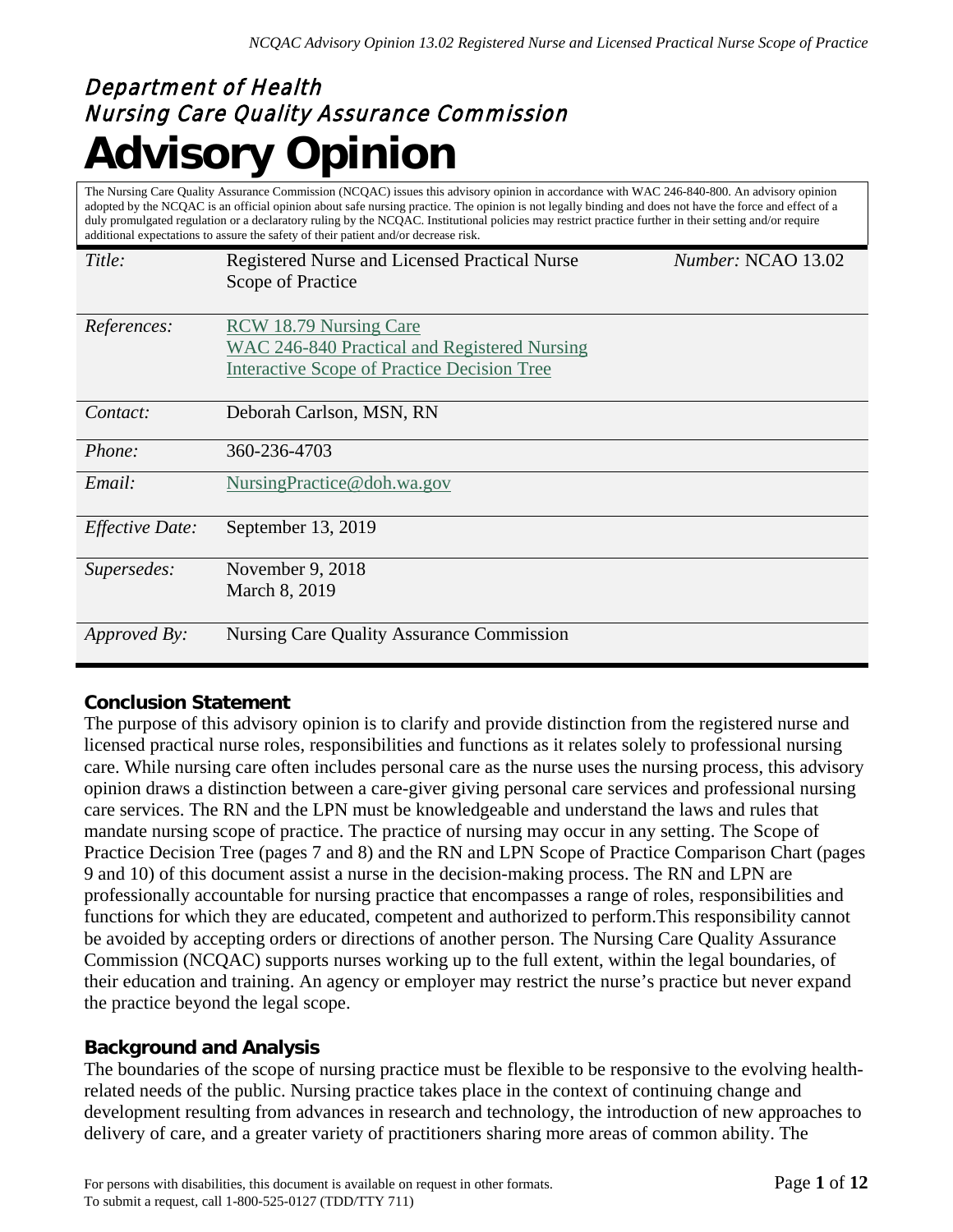dynamic nature of the health care environment requires that a nurse respond to patient needs by continually expanding knowledge and skills and making judgments about the limits of their practice. The overall scope of nursing practice refers to the outer limits or boundaries for the profession and everything therein. The actual scope of practice of individual nurses is always narrower than that of the scope of the nursing profession as a whole. The scope of practice of the individual nurse is influenced by the nurses' competency and experience, practice setting, employer requirements, and patient needs.

Nursing practice includes activities the RN or LPN are educated to perform, as established through laws and regulations, definitions of nursing practice and complemented by standards, guidelines, and position statements issued by professional organizations and the NCQAC.

# **Laws and Rules**

The Washington State nursing laws are broad and principle-based. Nursing practice is defined in the [RCW 18.79 Nursing Care](http://apps.leg.wa.gov/RCW/default.aspx?cite=18.79) and [WAC 246-840 Practical and Registered Nursing.](http://apps.leg.wa.gov/WAC/default.aspx?cite=246-840) Other State laws and rules address delegation, and facility requirements. An agency or employer may restrict the nurse's scope of practice or require specialty certifications or specific training courses.

# Registered Nurse

The RN practices nursing care independently using the nursing process. The RN functions interdependently when carrying out a medical regimen under the general direction of an authorized health care practitioner: Licensed physician and surgeon (MD), dentist (DDS), osteopathic physician and surgeon (DO), naturopathic physician (ND), optometrist (OD), podiatric physician and surgeon (DPM), physician assistant, osteopathic physician assistant (PA), advanced registered nurse practitioner (ARNP), or midwife. These activities include administering medications, treatments, tests, and inoculations whether or not the severing or penetrating of tissues is involved and whether or not a degree of independent judgment and skill is required. Such direction must be for acts which are within the scope of practice of the nurse. [\(RCW 18.79.260\)](http://app.leg.wa.gov/RCW/default.aspx?cite=18.79.260). [RCW 18.79.240 Construction](http://app.leg.wa.gov/RCW/default.aspx?cite=18.79.240) allows the RN to perform minor surgery.

# Licensed Practical Nurse

The LPN scope of practice in the nursing process is limited and focused. The LPN practices in an interdependent role when carrying out nursing care and a dependent role when carrying out medical regimens. The LPN may administer drugs, medications, treatments, tests, injections, and inoculations, whether or not the piercing of tissues is involved and whether or not a degree of independent judgment and skill is required under the direction of an authorized health care practitioner or under the direction and supervision of the RN. Such direction must be for acts within the scope of licensed practical nurse practice and the authorized health care practitioner. [\(RCW 18.79.270\)](http://app.leg.wa.gov/RCW/default.aspx?cite=18.79.270). The LPN implements nursing care plans developed by the RN or other authorized health care practitioner. The LPN may perform nursing education to nursing assistants under the direction and supervision of the RN.

The LPN performs care in routine nursing situations. [WAC 246-840-705 Functions of a RN and LPN](http://apps.leg.wa.gov/WAC/default.aspx?cite=246-840-705)  define a routine nursing situation as a relatively free of complexity, and the clinical and behavioral state of the client is relatively stable, requiring care based upon a comparatively fixed and limited body of knowledge The LPN may assist the RN in complex nursing situations by carrying out selected aspects of the care.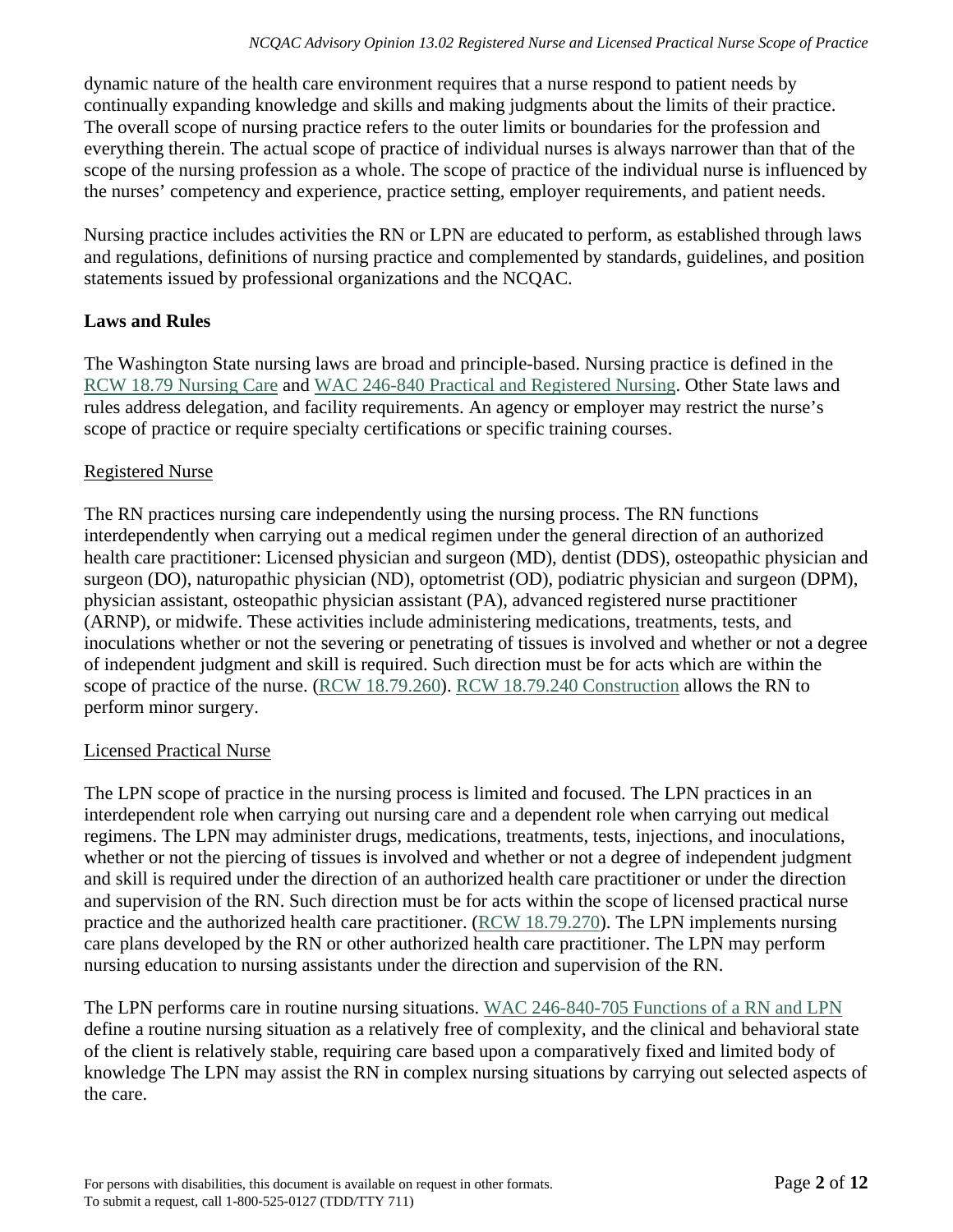#### Supervision

The definition of supervision in [WAC 246-840-010](http://apps.leg.wa.gov/WAC/default.aspx?cite=246-840-010) states that, "supervision" of licensed or unlicensed nursing personnel means the provision of guidance and evaluation for the accomplishment of a nursing task or activity with the initial direction of the task or activity; periodic inspection of the actual act of accomplishing the task or activity; and the authority to require corrective action. The RN practices nursing independently and does not require supervision by another RN or other health care practitioner. The LPN practices interdependently when practicing nursing and dependently when carrying out a medical regimen. It is beyond the LPN's scope of practice to assign nursing responsibilities to the RN. The LPN may supervise the RN in aspects of human resources and administrative functions. A non-nurse may supervise the RN or LPN in aspects human resources and administrative functions. It is beyond the scope of the LPN to independently perform training, performance appraisals, or competency validation related to nursing practice of a LPN, RN, ARNP, nursing assistant (NA), home care aide (HCA), or other assistive personnel (AP). The LPN may assist in providing training, performing appraisals or competency validation related to nursing practice within the scope of the LPN and under the direction of the RN or ARNP. This restriction does not apply to employment within the organization related to organizational, administrative, and human resource functions.

The RN or LPN may perform nursing care without an authorized health care practitioner physically present. The RN does not need to be physically present when the LPN provides nursing care or carries out a medical regimen. Other state or federal laws and rules may have exceptions. Examples include:

- [WAC 246-919-605 Medical Quality Assurance Commission](https://app.leg.wa.gov/wac/default.aspx?cite=246-919-605) related to the use of laser, light, radiofrequency, and plasma (LLRP) devices that requires the delegating physician to be on the immediate premises during the patient's initial treatment. It further states that existing patients with an established treatment plan may continue to receive care during temporary absences of the delegating physician provided there is local back-up.
- [WAC 246-919-606 Nonsurgical Medical Cosmetic Procedures](https://app.leg.wa.gov/wac/default.aspx?cite=246-919-606) states that the physician must be on-site if a medication or substance that the Food and Drug Administration (FDA) has not approved or the medication or substance has not been approved for the particular purpose for which it is being used, the physician must be on-site during the entire procedure. The physician does not need to be on-site if a medication or substance approved by the FDA for the purpose for which it is used, but must be reachable by telephone and be able to respond within thirty minutes.

The nursing laws and rules do not address these exceptions. It would be prudent and reasonable for the RN or LPN to follow the physician law and rule when direction to perform LLRP or nonsurgical medical cosmetic procedures under the ARNP.

# Critical Thinking

Critical thinking is used throughout all components of the nursing process. Critical thinking is purposeful and reflective judgment in response to events, observations, experiences, and verbal or written expressions. It involves determining the meaning and significance of what is observed or expressed to determine need for action. The RN or LPN uses critical thinking in clinical problemsolving and decision-making processes relative to scope of practice, knowledge, competency, and experience.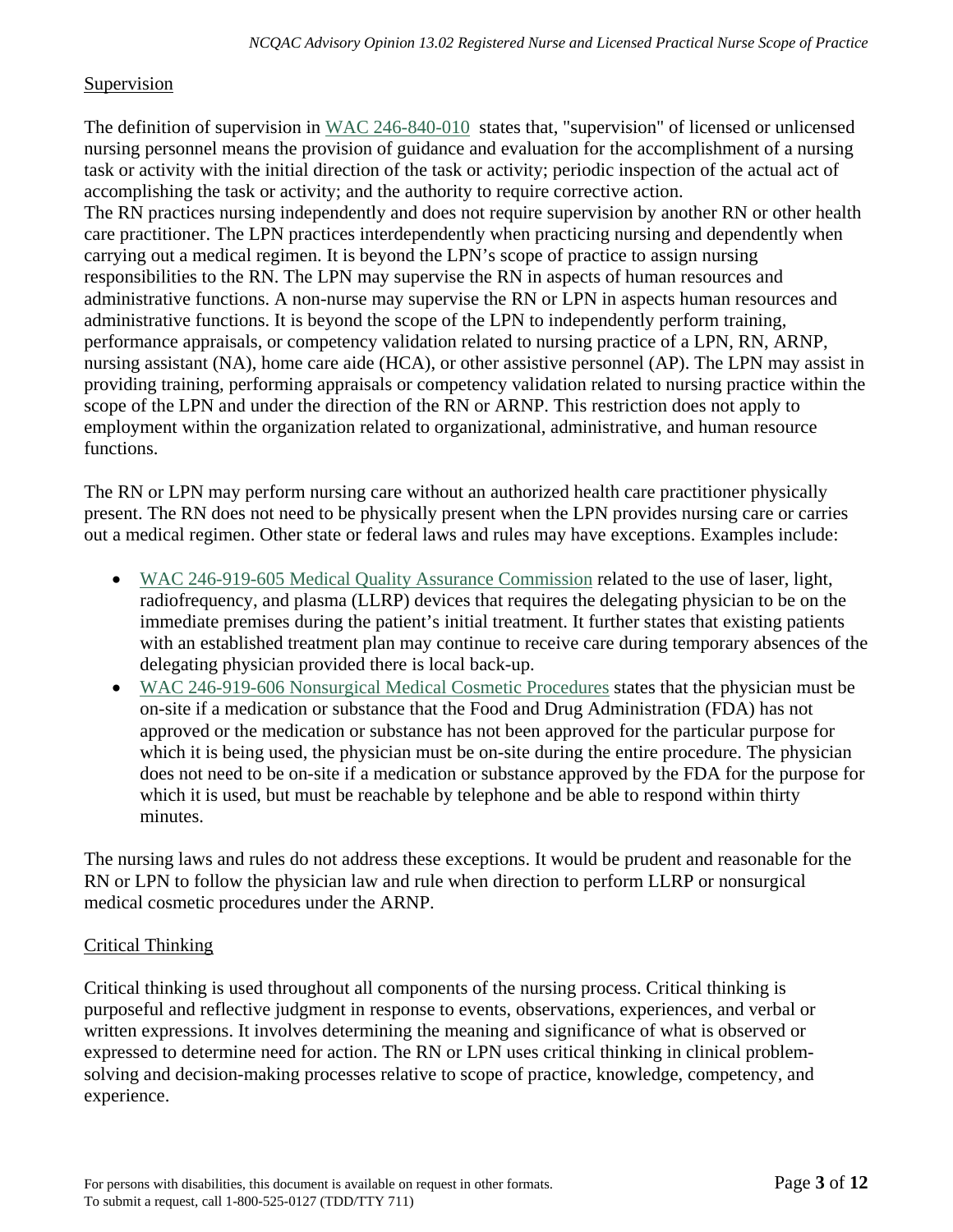#### Nursing Delegation

Several state laws and rules define delegation to assistive personnel (AP). The RN and LPN may delegate some nursing tasks in specific settings and circumstances to unlicensed assistive personnel AP including credentialed or registered AP (such as nursing assistants, medical assistances, home care aides, and surgical technologists.

- Only the RN may delegate to a surgical technologist;
- Only the RN may delegate to a medical assistant;
- Only the RN may delegate to nursing assistants and home care aides in community-based settings (adult family homes, assisted living facilities, and community residential programs for people with developmental disabilities) and in-home care settings;
- Only the RN may delegate to non-credentialed or credentialed UAP in a school setting;
- The RN or LPN may delegate to nursing assistants in other settings (hospitals, nursing homes, clinics, ambulatory surgical facilities).

For clarification, The RN or other authorized health care practitioner does not delegate to the LPN, but "directs" the LPN to perform nursing care or perform a medical regimen.

## **Nursing Process**

#### Nursing Assessment

Nursing assessment consists of two parts:

- 1. Data collection; and
- 2. Analysis, synthesis, and evaluation of the data to create the nursing care plan.

#### Comprehensive Nursing Assessment

A comprehensive nursing assessment means collection, analysis, and synthesis of data performed by the RN used to establish a health status baseline, plan care and address changes in a patient's condition as defined in the [National Council State Boards of Nursing Model Act \(2012\).](https://www.ncsbn.org/3867.htm) It is not within the scope of practice of the LPN to perform a comprehensive nursing assessment.

#### Focused Nursing Assessment

Focused nursing assessment means recognizing patient characteristics that may affect the patient's health status, gathering and recording nursing assessment data and demonstrating attentiveness by observing, monitoring and reporting signs, symptoms, and changes in patient conditions in an ongoing manner to an authorized health care practitioner as defined in the [National Council State Boards of](https://www.ncsbn.org/3867.htm)  [Nursing Model Act \(2012\).](https://www.ncsbn.org/3867.htm)

The RN may perform a focused nursing assessment and re-assessment based on the patient's needs. The LPN may perform a focused nursing assessment and re-assessment at the direction of the RN or other authorized health care practitioner. The LPN may perform a physical assessment. The LPN may obtain health care history information. The LPN may perform specific assessments or screening activities, such as mental health status, suicidal risk, cognitive screening, substance use screening, oral health screening, growth and developmental screening, or nutritional assessments. The LPN may not analyze, synthesize, or evaluate the data or develop the nursing care plan. As a team member, the LPN should contribute to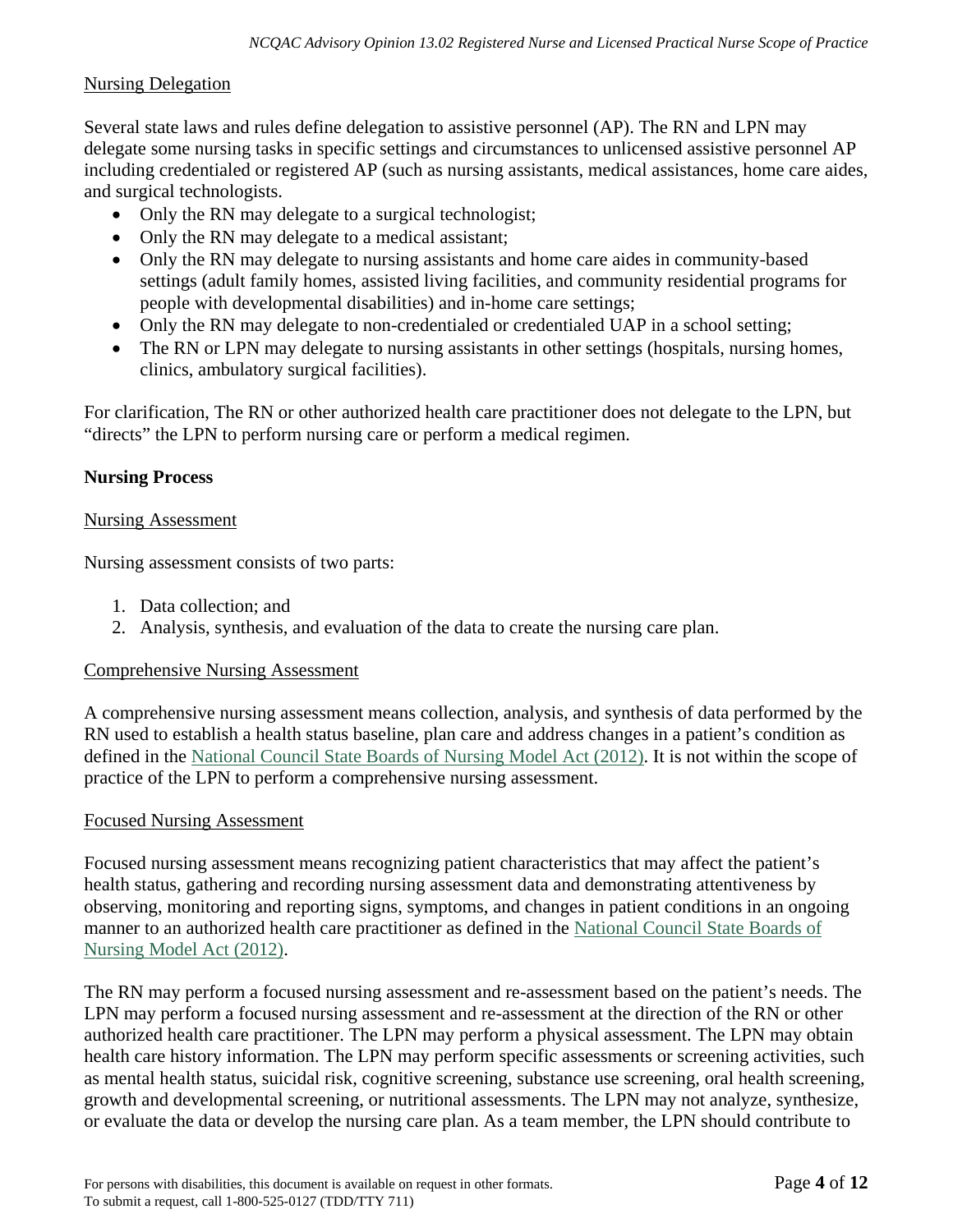the development of the nursing care plan. The RN retains the overall responsibility for verifying data collected, interpreting and analyzing data, and formulating nursing diagnoses.

#### Initial, Admission, or Event-Focused Assessment

Different types of assessments, such as "initial", "admission", or "event-focused" assessment, are not defined in the nursing law and rules. These terms are often used by health care agencies to describe different types of assessment. Examples include post patient fall, pre-transfer assessments or others defined by agency policy based on laws and regulations, standards of care, accreditation standards, and reimbursement requirements applicable to specific practice settings. For example, if the Centers for Medicare and Medicaid Services (CMS) require than an RN perform the initial assessment, then a LPN cannot perform this assessment by proxy for the RN. The LPN may participate in collecting information and data as in any assessment process.

# Nursing Diagnosis

A nursing diagnosis is used to determine the appropriate plan of care for the patient. The nursing diagnosis drives interventions and patient outcomes, enabling the nurse to develop the patient care plan. [WAC 246-840-700 Standards of Nursing Conduct or Practice](http://apps.leg.wa.gov/WAC/default.aspx?cite=246-840-700) clarifies that only the RN is permitted to make a nursing diagnosis. The LPN may provide data to assist in the development of a nursing diagnosis. The LPN may document symptoms or other findings and may document using a nursing diagnosis already made by the RN. The LPN uses and applies nursing diagnosis (formulated by the RN) as a foundation for implementing interventions.

#### Implementation

The RN is responsible to initiate data collection and perform analysis of the data to create the nursing care plan. The LPN may perform the following activities related to implementation of the care plan:

- Procuring resources needed;
- Implementing nursing interventions and medical orders consistent with nursing rules and within an environment conducive to patient safety;
- Prioritizing performance of nursing interventions within the assignment;
- Recognizing responses to nursing interventions;
- Modifying immediate nursing interventions based on changes in the patient's status; and
- Delegating specific nursing tasks as outlined in the plan of care and consistent with nursing delegation laws and rules.

#### Evaluation

The RN is responsible to evaluate the responses of the nursing interventions, analysis and modification of the nursing care plan consistent with intended outcomes. The LPN, in collaboration with the RN, assists in making adjustments in the care plan and reporting outcomes of are to the RN or other authorized health care practitioner.

#### Documentation

The nursing laws and rules do not require a RN to co-sign LPN medical records or other documentation. The LPN is individually accountable and responsible for the care the LPN provides. A RN or LPN never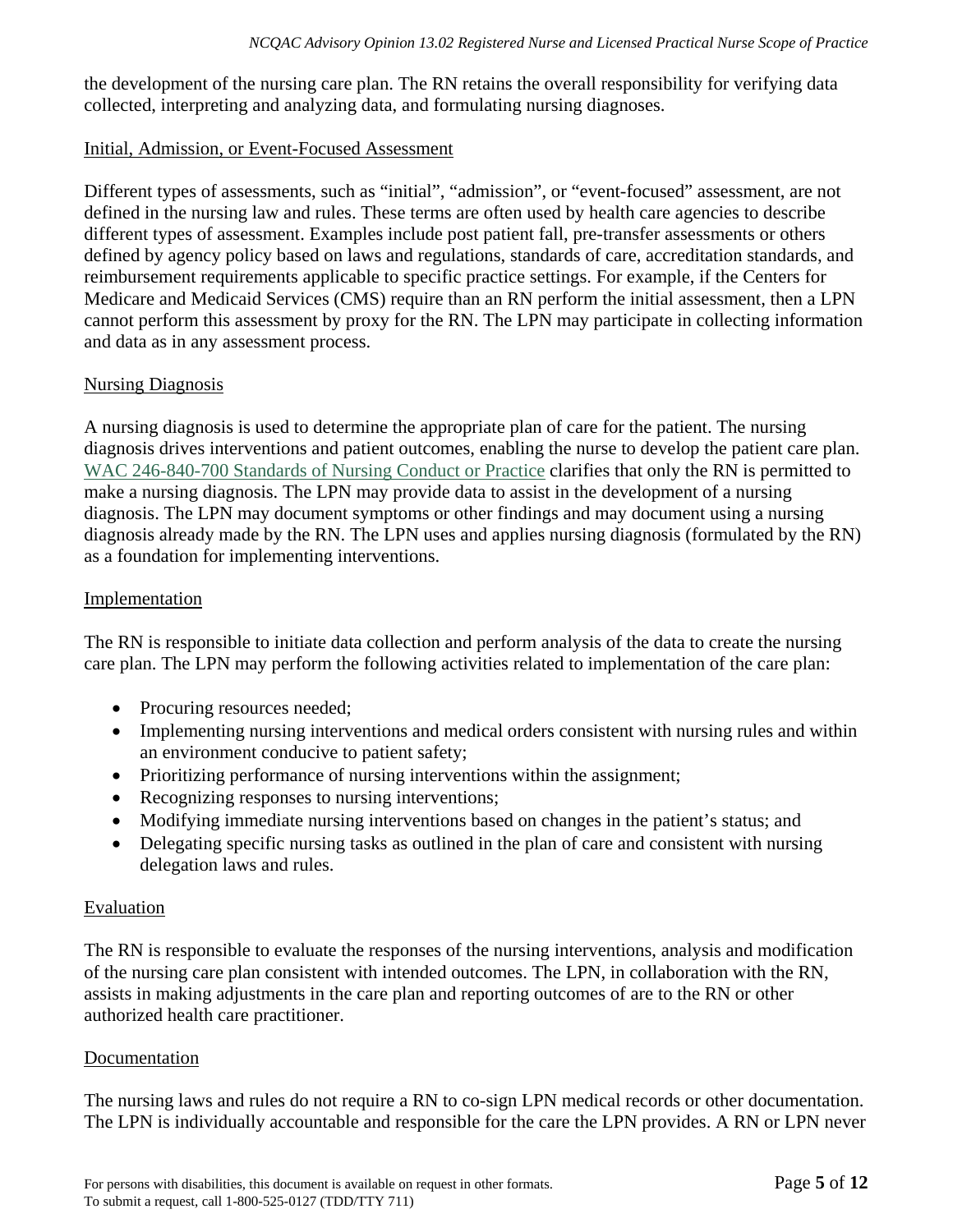functions "under the license" of another nurse or other authorized health care practitioner. In general, the NCQAC does not recommend a nurse co-sign anything unless he or she has directly witnessed an act (such as narcotic wastage) or has gone behind another nurse and personally performed the same assessment with the same findings. [WAC 246-840-700 Standards of Nursing Conduct or Practice](http://apps.leg.wa.gov/WAC/default.aspx?cite=246-840-700) requires a nurse to communicate significant changes in the patient's status to appropriate members of the health care team in a time period consistent with the patient's needs. Communication may occur using written or verbal processes. The rule requires a nurse to document, on essential patient records, the nursing care given and the patient's response to care.

## Accepting Patient Assignments, Mandatory Overtime, and Patient Abandonment

The NCQAC gets frequent questions about accepting a patient assignment, short staffing, extended work hours, floating to other units related to mandatory overtime, patient abandonment, competency and safety to practice. The NCQAC does not have authority over staffing, extended work hours, or floating. These are employer-employee issues and the employer may discipline a nurse for not accepting assignment.

The nurse must consider whether he or she can provide safe nursing care when accepting a patient assignment. Washington State does not have established statutes or regulations relevant to patient ratios/acuity, assignment by objection, or safe harbor. Washington State Labor and Industries laws do address mandatory overtime for nurses. Refer to [Labor and Industries Nurse Overtime and Exemptions](http://www.lni.wa.gov/WorkplaceRights/Wages/Overtime/Nurse/default.asp)  for more information.

The RN or LPN is always responsible for providing safe, competent nursing care. The RN or LPN must have the necessary training, knowledge, judgment, skills and ability to provide the required care. It is the nurse's responsibility to determine whether he or she is clinically competent to perform the nursing care required. The nurse should not accept the patient care assignment if the nurse is not clinically competent. The nurse may accept a limited assignment of nursing care duties that utilizes his or her currently existing clinical competence. Patient abandonment occurs when a nurse, who has established a nursepatient relationship, leaves the patient assignment without transferring or discharging nursing care in a timely manner. Refer to the NCQAC's [Patient Abandonment Interpretive Statement](https://www.doh.wa.gov/portals/1/Documents/6000/PatientAbndmt.pdf) for more information.

# **Recommendations**

The nurse should know and understand the nursing practice laws and rules, other State or Federal laws, accreditation standards that apply to the facility or setting in which the nurse provides care. Nurses should use the [Interactive Scope of Practice Decision Tree](https://fortress.wa.gov/doh/opinio/s?s=DecisionTree) to determine if an activity is within their scope of practice.

# **Conclusion**

The NCQAC encourages nurses to practice to their full extent within the legal framework and individual scope of practice. The practice of nursing is constantly evolving as new and changing technology and therapies are introduced. Nursing practice is not defined by a specific activity or task list but rather a process consisting of a legally defined set of components of practice. The [Interactive Scope of Practice](https://fortress.wa.gov/doh/opinio/s?s=DecisionTree)  [Decision Tree](https://fortress.wa.gov/doh/opinio/s?s=DecisionTree) is the primary tool for a nurse to determine if an activity is within the nurse's scope of practice.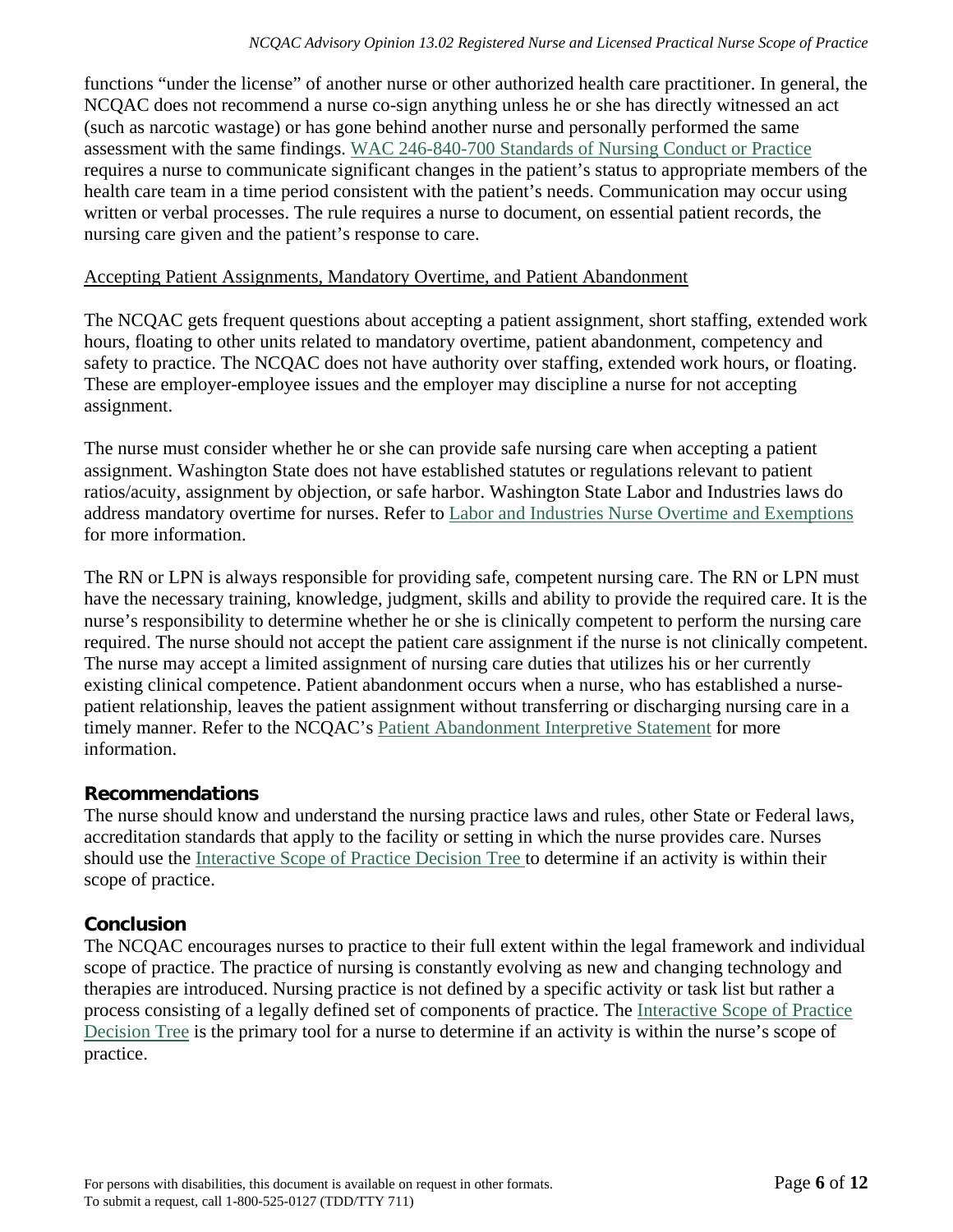# **Scope of Practice Decision Tree**

Identify, describe, or clarify the activity, intervention, or role under consideration.

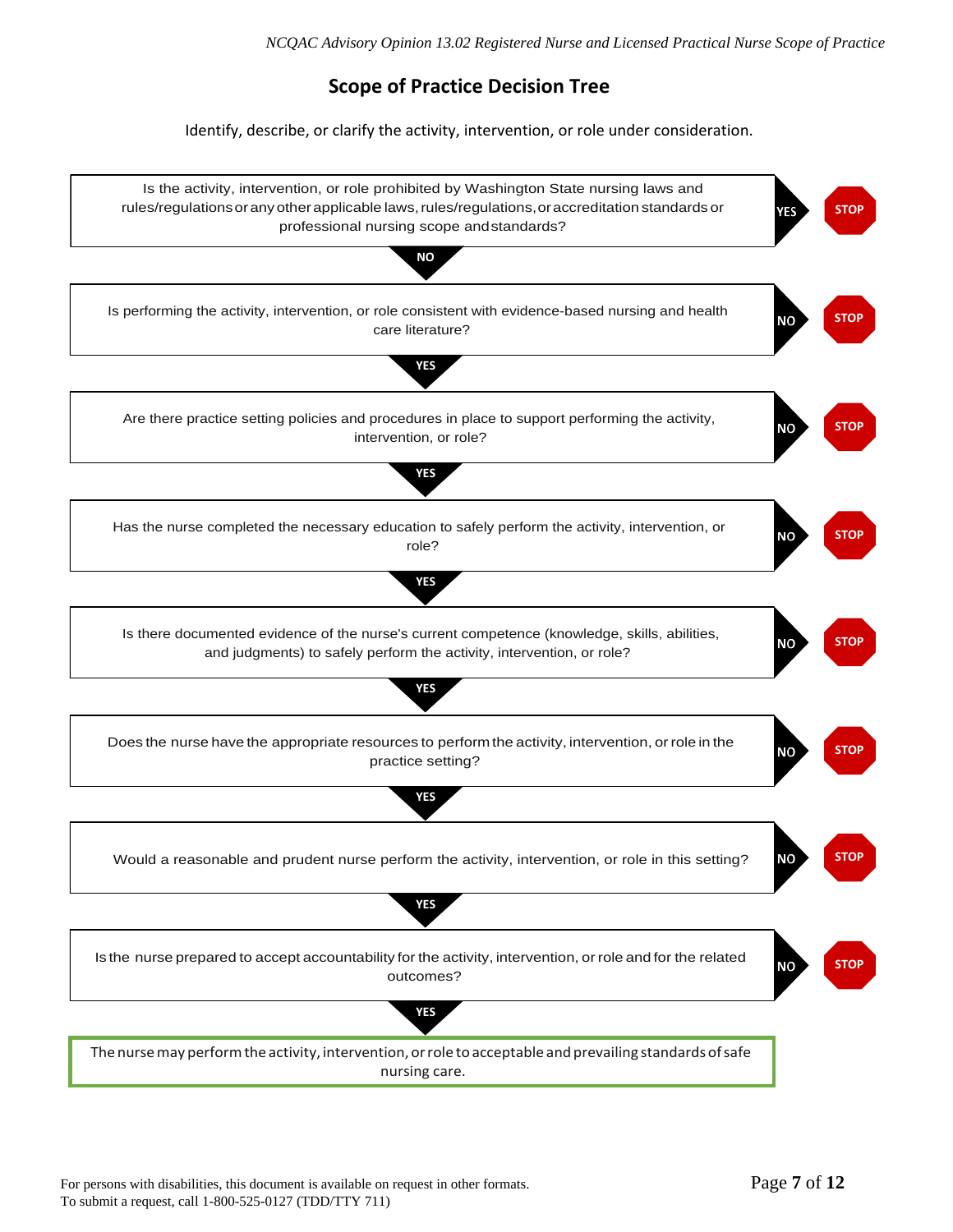| <b>Nursing Scope of Practice Decision Tree</b> |                                                                                                                                                                                                                                                                                                                                                                                                                                                                                                                                                                                                                                                     |  |  |  |
|------------------------------------------------|-----------------------------------------------------------------------------------------------------------------------------------------------------------------------------------------------------------------------------------------------------------------------------------------------------------------------------------------------------------------------------------------------------------------------------------------------------------------------------------------------------------------------------------------------------------------------------------------------------------------------------------------------------|--|--|--|
| <b>Step</b>                                    | <b>Considerations</b>                                                                                                                                                                                                                                                                                                                                                                                                                                                                                                                                                                                                                               |  |  |  |
| <b>Define the Activity</b>                     | Problem or care need<br>$\bullet$<br>Clinical environment in which the task will be performed<br>٠<br>Stability and complexity of the patient care needs<br>$\bullet$<br>Equipment or supplies needed to safely complete the activity<br>$\bullet$<br>Requirement for directions or orders from an authorized health care practitioner <sup>1</sup><br>$\bullet$<br>Independent or interdependent action based on nursing licensure<br>$\bullet$                                                                                                                                                                                                    |  |  |  |
| <b>Legality</b>                                | Explicitly permitted or prohibited by Washington State nursing law or rule<br>$\bullet$<br>Other state laws or rules apply (facility licensing, health care professionals, etc.)<br>$\bullet$<br>Federal regulations<br>$\bullet$<br>Supervision or professional licensure requirements<br>٠                                                                                                                                                                                                                                                                                                                                                        |  |  |  |
| <b>Practice</b><br><b>Standards</b>            | Evidence to support the activity within current standards of safe nursing care (National<br>$\bullet$<br>nursing organizations, associations, evidence-based literature and research, position<br>statements, or community standards)<br>NCQAC advisory opinions, interpretive statements, policy statements, declaratory<br>$\bullet$<br>statements, or other guidance about the activity                                                                                                                                                                                                                                                          |  |  |  |
| <b>Institutional</b><br><b>Policy</b>          | Prohibited or permitted by institutional policies and procedures<br>$\bullet$<br>Reimbursement requirements<br>$\bullet$                                                                                                                                                                                                                                                                                                                                                                                                                                                                                                                            |  |  |  |
| Safety &<br>Competency                         | Consistent with training in a pre-licensure program, post-basic program, continuing<br>$\bullet$<br>education program, certification program, or self-structured study<br>Documentation of appropriate education and competency assessment specific to the<br>$\bullet$<br>activity<br>Safe to perform the activity for the specific patient, in a specific setting, and at a<br>specific time<br>Specific environment or special equipment or personnel is needed in case of<br>$\bullet$<br>unexpected responses to assure patient safety and quality of care<br>Potential outcome for the patient if the procedure is not performed<br>$\bullet$ |  |  |  |
| <b>Accountability</b>                          | Reasonable and prudent nurse would complete the activity for this patient in this<br>$\bullet$<br>circumstance<br>Willingness to be accountable and responsible, and accept consequences<br>$\bullet$                                                                                                                                                                                                                                                                                                                                                                                                                                               |  |  |  |

<sup>1</sup> Licensed physician and surgeon, dentist, osteopathic physician and surgeon, naturopathic physician, optometrist, podiatric physician and surgeon, physician assistant, osteopathic physician assistant, advanced registered nurse practitioner, or midwife acting under the scope of their licensure. [\(RCW 18.79.260 a](http://app.leg.wa.gov/RCW/default.aspx?cite=18.79.260)nd [RCW 18.79.270\)](http://app.leg.wa.gov/RCW/default.aspx?cite=18.79.270).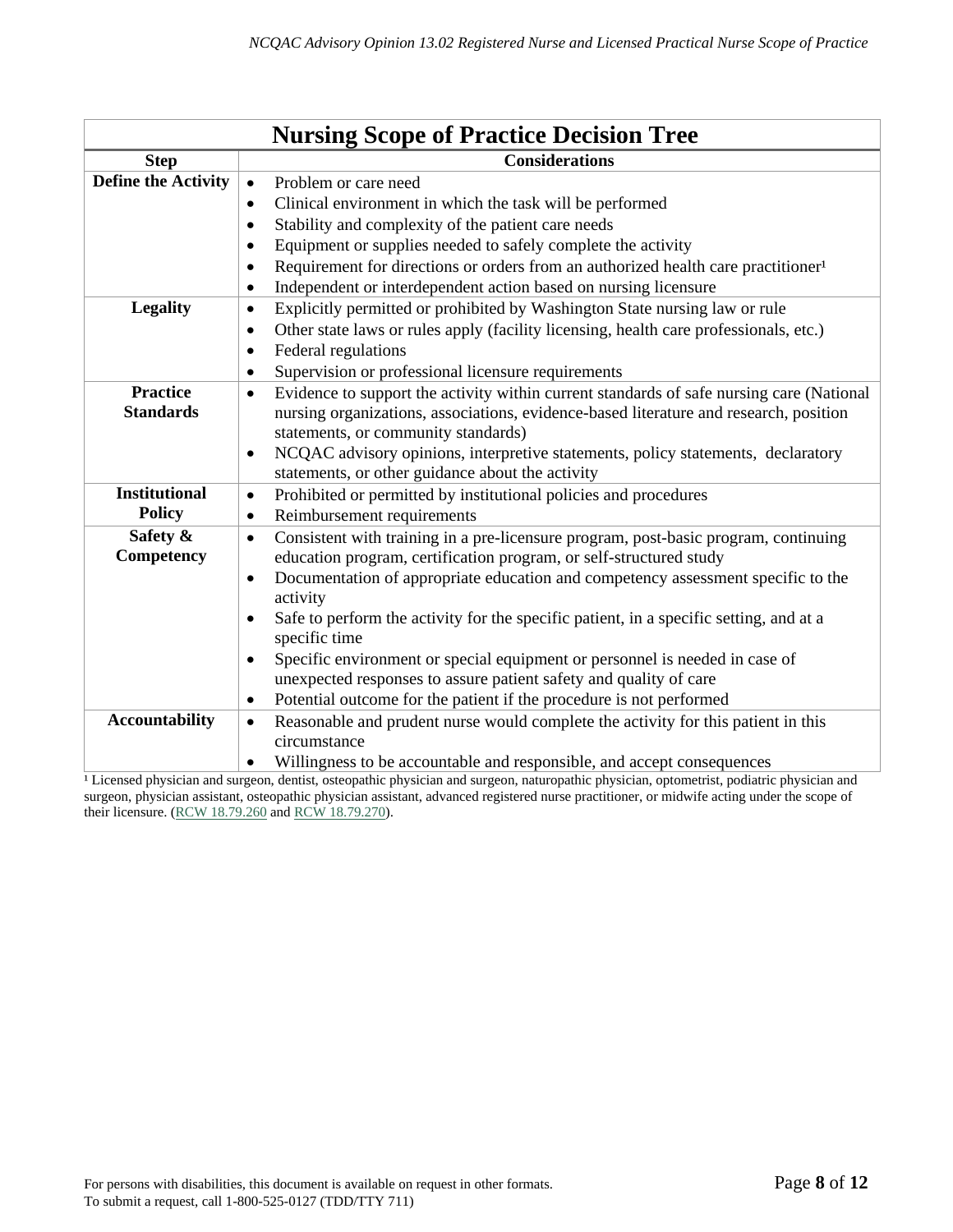# **Registered Nurse and Licensed Practical Nurse Components of Care Scope of Practice Comparison Chart**

| <b>Function</b> |                         | <b>Registered Nurse</b>                                                                                                                                                                                                                                                                                                                                                                                                                                                              | <b>Licensed Practical Nurse</b>                                                                                                                                                                                                                                                                                                                                                                                                                               |
|-----------------|-------------------------|--------------------------------------------------------------------------------------------------------------------------------------------------------------------------------------------------------------------------------------------------------------------------------------------------------------------------------------------------------------------------------------------------------------------------------------------------------------------------------------|---------------------------------------------------------------------------------------------------------------------------------------------------------------------------------------------------------------------------------------------------------------------------------------------------------------------------------------------------------------------------------------------------------------------------------------------------------------|
| Roles           |                         | Initiates the nursing process, establishing the<br>$\bullet$<br>nursing care plan<br>Provides nursing care independently without<br>$\bullet$<br>supervision or assignment<br>Collaborates in an interdependent role as a<br>$\bullet$<br>health care team member<br>Provides medical care and therapies in an<br>$\bullet$<br>interdependent role<br>Acts as patient advocate in health maintenance<br>$\bullet$<br>and clinical care<br>Accepts patient assignment(s)<br>$\bullet$ | Provides nursing care using the nursing process<br>$\bullet$<br>interdependently under the direction and<br>supervision of the RN<br>Collaborates in an interdependent role as a<br>$\bullet$<br>health care team member<br>Provides medical care and therapies in a<br>$\bullet$<br>dependent role<br>Acts as patient advocate in health maintenance<br>$\bullet$<br>and clinical care<br>Accepts patient assignment(s)<br>$\bullet$                         |
| Nursing Process | Nursing Assessment      | Performs comprehensive nursing assessment<br>$\bullet$<br>Initiates the data collection process<br>$\circ$<br>Collects data and information relative<br>$\circ$<br>to the health care consumer's health or<br>the situation<br>Assimilates data gathered from LPNs<br>O<br>and other health care team members                                                                                                                                                                        | Assists in performing nursing assessment:<br>$\bullet$<br>Performs focused<br>$\circ$<br>screening/assessments/observational<br>assessments<br>Initial, admission or event-focused<br>$\circ$<br>assessments<br>Collects data and information<br>$\circ$<br>Recognizes relation to diagnosis<br>$\circ$<br>Communicates outcomes of the data collection<br>$\bullet$<br>process in a timely manner<br>Determines immediate need for intervention<br>$\bullet$ |
|                 | Diagnosis               | Analyzes the assessment data to determine<br>$\bullet$<br>actual or potential diagnosis, problems, and<br>issues<br>Uses scientific principles to develop nursing<br>٠<br>diagnosis                                                                                                                                                                                                                                                                                                  | Provides data to assist in development of nursing<br>$\bullet$<br>diagnosis                                                                                                                                                                                                                                                                                                                                                                                   |
|                 | Development<br>Outcomes | Identifies expected outcomes for an<br>$\bullet$<br>individualized plan to the patient or situation                                                                                                                                                                                                                                                                                                                                                                                  | Assists in developing expected outcomes<br>$\bullet$                                                                                                                                                                                                                                                                                                                                                                                                          |
|                 | Planning                | Develops a plan that prescribes strategies to<br>$\bullet$<br>attain expected, measureable outcomes                                                                                                                                                                                                                                                                                                                                                                                  | Contributes to the development of the nursing<br>$\bullet$<br>care plan                                                                                                                                                                                                                                                                                                                                                                                       |
|                 | Implementation          | Implements the identified plan<br>$\bullet$<br>Delegates and supervises certain nursing tasks<br>$\bullet$<br>to UAP in specific situations and settings<br>Coordinates care with other team members<br>$\bullet$<br>Employs strategies to promote health and a safe<br>$\bullet$<br>environment                                                                                                                                                                                     | Implements the identified nursing care plan<br>$\bullet$<br>under RN supervision<br>Delegates, and supervises certain nursing tasks<br>$\bullet$<br>to UAP in specific situations and settings<br>Assists in coordinating care with other team<br>$\bullet$<br>members<br>Assists in patient teaching<br>$\bullet$                                                                                                                                            |
|                 | Evaluation              | Evaluates progress toward attainment of goals<br>$\bullet$<br>and outcomes<br>Modifies care plan as appropriate<br>$\bullet$                                                                                                                                                                                                                                                                                                                                                         | Contributes in evaluation by reporting patient<br>$\bullet$<br>outcomes and assists with making adjustments                                                                                                                                                                                                                                                                                                                                                   |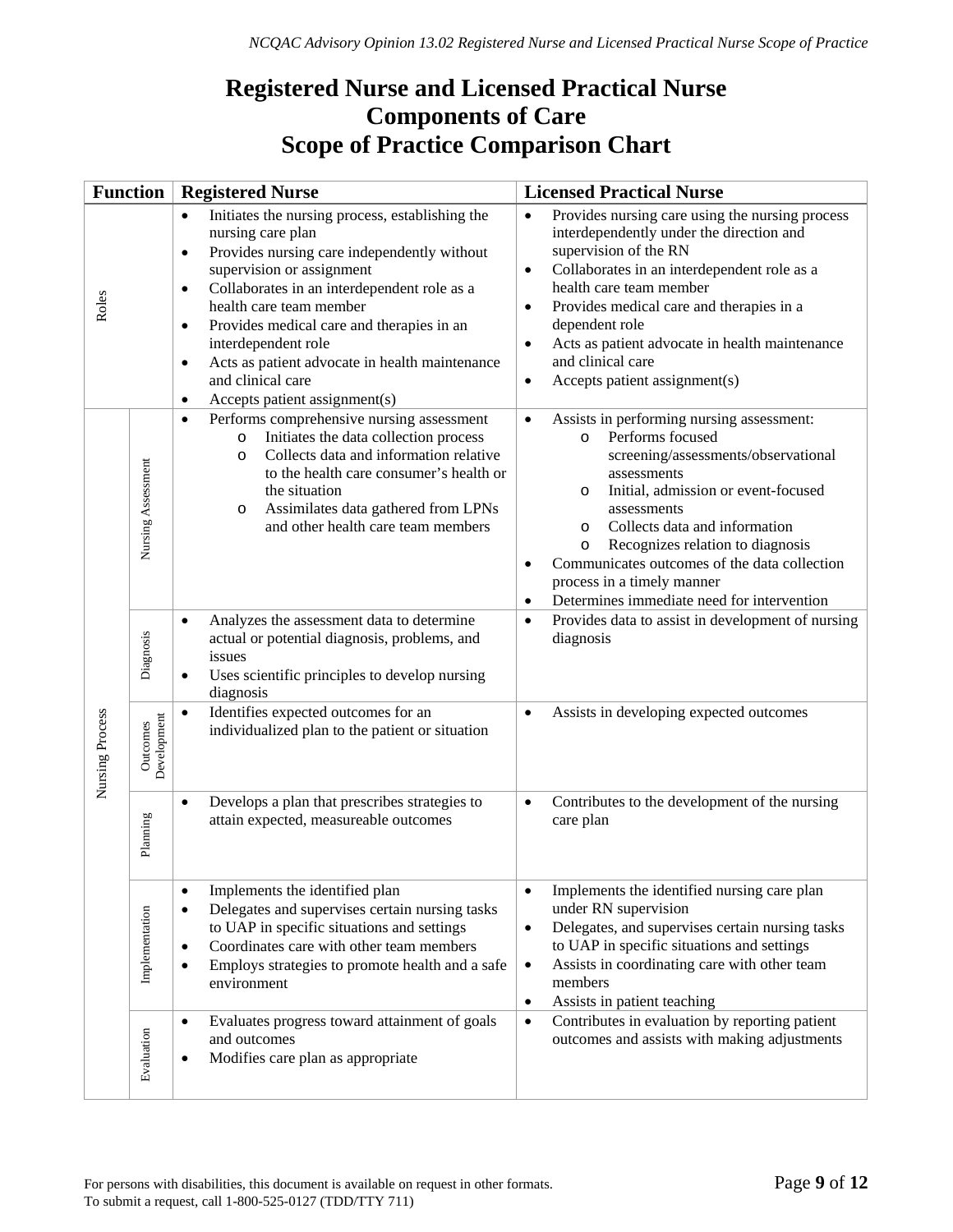| Recording<br>Reporting<br>$_{\rm rad}$                   | Documents in the medical record<br>$\bullet$<br>Communicates (verbally or in writing) with<br>$\bullet$<br>LPN and other health care practitioners/health<br>care team as appropriate                                                                                                                                                                                                                                                                                                                  | Documents in the medical record<br>$\bullet$<br>Communicates (verbally or in writing) with RN<br>$\bullet$<br>and other health care practitioners/health care<br>team as appropriate                                                                                                                                                                                                                                                                                                                    |
|----------------------------------------------------------|--------------------------------------------------------------------------------------------------------------------------------------------------------------------------------------------------------------------------------------------------------------------------------------------------------------------------------------------------------------------------------------------------------------------------------------------------------------------------------------------------------|---------------------------------------------------------------------------------------------------------------------------------------------------------------------------------------------------------------------------------------------------------------------------------------------------------------------------------------------------------------------------------------------------------------------------------------------------------------------------------------------------------|
| Management<br>Case                                       | Identifies case management needs<br>$\bullet$<br>Refers patients to appropriate resources<br>$\bullet$                                                                                                                                                                                                                                                                                                                                                                                                 | Assists the RN in identifying case management<br>$\bullet$<br>needs<br>Refers patients to appropriate resources based on<br>$\bullet$<br>nursing care plan                                                                                                                                                                                                                                                                                                                                              |
| Delegation                                               | Delegates nursing care plan activities to UAP<br>$\bullet$<br>Delegates medical regimens to UAP<br>$\bullet$                                                                                                                                                                                                                                                                                                                                                                                           | Delegates nursing care plan activities to UAP<br>$\bullet$<br>Delegates medical regimens to UAP<br>$\bullet$                                                                                                                                                                                                                                                                                                                                                                                            |
| Supervision                                              | Performs nursing care independently<br>$\bullet$<br>Carries out medical regimens under the<br>$\bullet$<br>direction of an authorized health care<br>practitioner<br>Supervises care given by LPNs, and UAP<br>٠<br>Authorized health care practitioner is not<br>٠<br>required to be on the premises when RNs carry<br>out medical regimens                                                                                                                                                           | Carries out medical regimens under the direction<br>$\bullet$<br>and supervision of an RN or other authorized<br>health care practitioner<br>Performs nursing care under the direction and<br>٠<br>supervision of an RN<br>Supervises delegated care given by UAP<br>$\bullet$<br>RN or other authorized health care practitioner is<br>$\bullet$<br>not required to be on the premises when carrying<br>out medical regimens or nursing activities                                                     |
| Complexity                                               | Performs nursing care and carries out medical<br>$\bullet$<br>regimens in complex situations<br>Clinically and behaviorally stable and unstable<br>$\bullet$<br>patients                                                                                                                                                                                                                                                                                                                               | Performs basic nursing care in routine situations<br>$\bullet$<br>Clinically and behaviorally stable patients<br>$\bullet$<br>Assists in giving nursing care and carries out<br>$\bullet$<br>medical regimens in complex nursing situations                                                                                                                                                                                                                                                             |
| Promotion and<br>Prevention<br>Education,<br>Health      | Provides health education, health promotion<br>$\bullet$<br>and preventive activities to patients, families<br>and groups<br>Identifies learning needs<br>$\bullet$<br>Develops and evaluates education plans<br>$\bullet$                                                                                                                                                                                                                                                                             | Participates in developing, providing, and<br>$\bullet$<br>evaluating health education, health promotion<br>and preventive activities to patients, families,<br>and groups under the direction and supervision<br>of an RN or other authorized health care<br>practitioner                                                                                                                                                                                                                              |
| on and<br>bing<br>Medication at<br>Therapies<br>Prescril | Under direction of an authorized health care<br>$\bullet$<br>practitioner may give medications, treatments,<br>tests, injections, vaccines (whether or not<br>piercing or puncturing of tissues is involved<br>and whether or not a degree of independent<br>judgment and skill is required)                                                                                                                                                                                                           | Under direction of an authorized health care<br>$\bullet$<br>practitioner may give medications, treatments,<br>tests, injections, vaccines (whether or not<br>piercing or puncturing of tissues is involved and<br>whether or not a degree of independent judgment<br>and skill is required)                                                                                                                                                                                                            |
| Responsibility                                           | Responsible and accountable for the quality of<br>$\bullet$<br>nursing care given<br>Responsible and accountable for delegated<br>$\bullet$<br>activities<br>Responsible and accountable for following the<br>$\bullet$<br>standards of nursing conduct or practice<br>Accountable for delegation and supervision<br>$\bullet$<br>when delegating tasks to others<br>May only perform activities within the RN's<br>$\bullet$<br>individual scope of practice - Use Scope of<br>Practice Decision Tree | Responsible and accountable for the quality of<br>$\bullet$<br>nursing care given<br>Responsible and accountable for delegated<br>$\bullet$<br>activities<br>Responsible and accountable for following the<br>$\bullet$<br>standards of nursing conduct or practice<br>Accountable for delegation and supervision<br>$\bullet$<br>when delegating tasks to others<br>May only perform activities within the LPN's<br>$\bullet$<br>individual scope of practice - Use Scope of<br>Practice Decision Tree |
|                                                          | For persons with disabilities, this document is available on request in other formats.<br>To submit a request, call 1-800-525-0127 (TDD/TTY 711)                                                                                                                                                                                                                                                                                                                                                       | Page 10 of 12                                                                                                                                                                                                                                                                                                                                                                                                                                                                                           |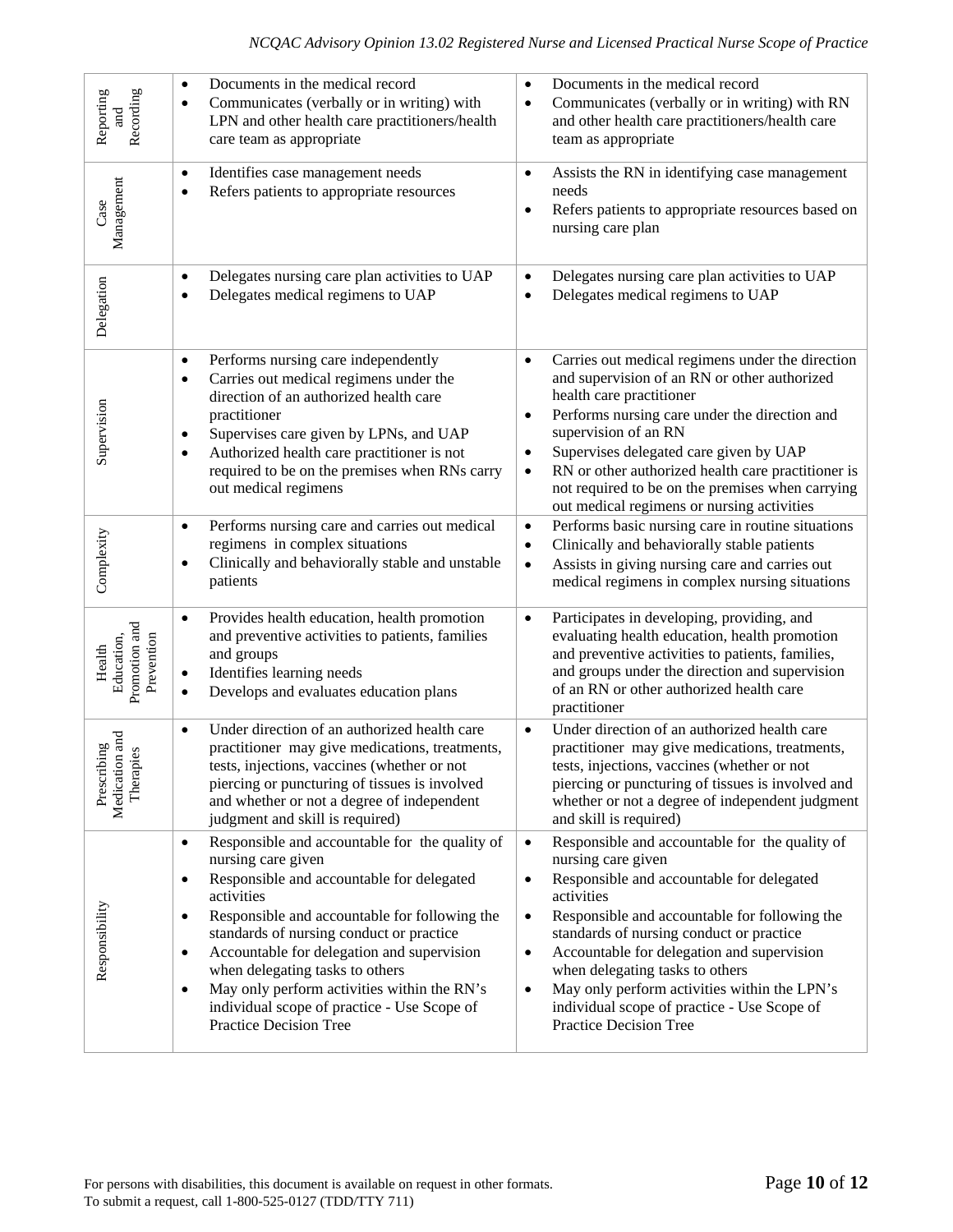# **References and Resources**

Nursing Care Quality Assurance Commission Website: <http://www.doh.wa.gov/LicensesPermitsandCertificates/NursingCommission>

Nursing Care Quality Assurance Commission Patient Abandonment Interpretive Statement: <https://www.doh.wa.gov/portals/1/Documents/6000/PatientAbndmt.pdf>

NCSBN (October 2009). Changes in Health Care Professions' Scope of Practice: [https://www.ncsbn.org/ScopeofPractice\\_09.pdf](https://www.ncsbn.org/ScopeofPractice_09.pdf)

NCSBN Model Act (2012): [https://www.ncsbn.org/14\\_Model\\_Act\\_0914.pdf](https://www.ncsbn.org/14_Model_Act_0914.pdf)

Office of the Superintendent of Public Instruction Health Services: <http://www.k12.wa.us/HealthServices/Resources.aspx>

Washington State Department of Health Facility Licensing Laws, Rules, and Other Information: <http://www.doh.wa.gov/LicensesPermitsandCertificates/FacilitiesNewReneworUpdate>

Washington State Department of Labor and Industries:<http://www.lni.wa.gov/>

Washington State Department of Social and Health Services Aging and Long-Term Support Administration:<https://www.dshs.wa.gov/altsa>

#### State Laws and Regulations

- RCW 18.88A Nursing Assistants: http://app.leg.wa.gov/rcw/default.aspx?cite=18.88A
- WAC 246-841 Nursing Assistants: https://app.leg.wa.gov/wac/default.aspx?cite=246-841
- RCW 18.360: Medical Assistants: http://app.leg.wa.gov/rcw/default.aspx?cite=18.360&full=true
- WAC 246-827 Medical Assistants: http://apps.leg.wa.gov/wac/default.aspx?cite=246-827
- RCW 18.215 Surgical Technologists: http://app.leg.wa.gov/rcw/default.aspx?cite=18.215
- WAC 246-939 Surgical Technologists: [http://apps.leg.wa.gov/wac/default.aspx?cite=246-](http://apps.leg.wa.gov/wac/default.aspx?cite=246-939&full=true) [939&full=true](http://apps.leg.wa.gov/wac/default.aspx?cite=246-939&full=true)
- RCW 18.88b Long-Term Care Workers:<http://app.leg.wa.gov/rcw/default.aspx?cite=18.88b>
- WAC 246-980 Home Care Aide:<http://apps.leg.wa.gov/wac/default.aspx?cite=246-980>
- RCW 28.A.210 Health-Screening and Requirements: <http://app.leg.wa.gov/RCW/default.aspx?cite=28A.210>
- RCW 43.214 Department of Early Learning: <http://apps.leg.wa.gov/rcw/default.aspx?cite=43.215&full=true>
- WAC 170-295 Minimum Licensing Requirements for Child Care Centers: <http://apps.leg.wa.gov/WAC/default.aspx?cite=170-295&full=true>
- RCW 70.02 Medical Records-Health Care Information Access and Disclosure: <http://apps.leg.wa.gov/Rcw/default.aspx?cite=70.02>